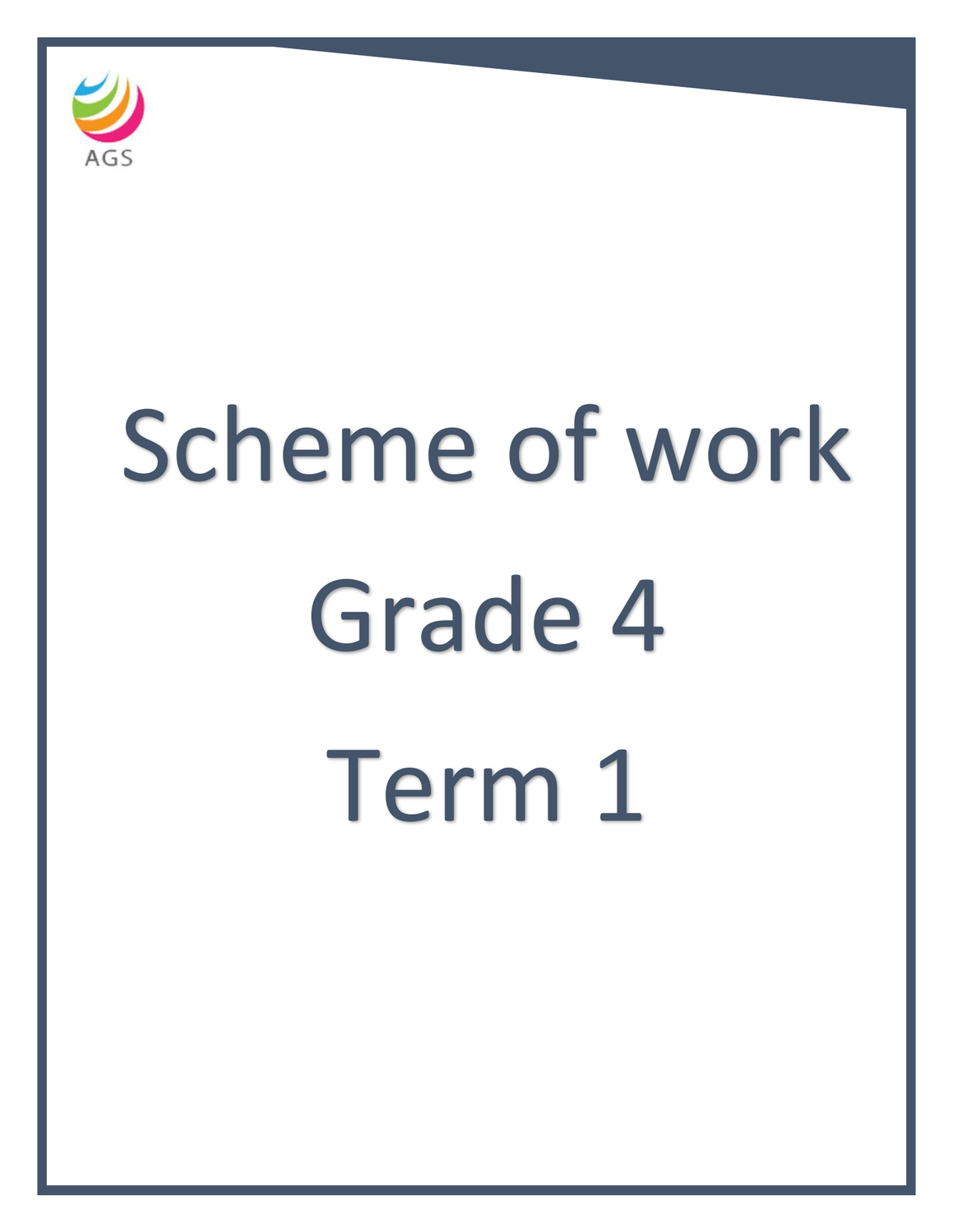

# **Unit 1**

Our first unit, 'Storybook' focuses on fiction and extending the children's range of reading. It encourages them to reflect on their reading preferences and different genres of books.

It also encourages the learners to read as writers and to analyse how a writer builds up character and setting from small details. The emphasis of the unit is introductions and how to grab the reader's attention.

#### **Aims and Objectives:**

**By the end of the unit, pupils will be able to:**

- be able to use 'story talk' terminology effectively
- have the opportunity to predict story plots and discuss characters and setting
- explore narrative and dialogue tense conventions
- practise reading aloud skills focusing on punctuation and expression.

#### **Skills Development:**

## **During the course of this unit, pupils will:**

- revise and build on story talk terminology
- develop prediction and inference skills
- refine their word selection skills
- use a variety of texts and ICT opportunities.

#### **Unit 2**

Our second unit, 'Going Deep' focuses on finding information in non-fiction books. Children will extend their vocabulary, read an introduction to a non-fiction text and analyse information from non-fiction texts. Children will practise summarising using key words and phrases and making notes. Having practised their skills of collecting and summarising information, children will prepare and deliver an oral presentation and a written report on their knowledge from the non-fiction texts they have read.

#### **Aims and Objectives:**

#### **By the end of the unit, pupils will be able to:**

- know the difference between a key word, a phrase and a sentence
- understand how to find information in a non-fiction text
- identify some key features of non-fiction texts
- summarise information and write their own notes
- know key information about the world's oceans
- give an oral presentation.
- write a written report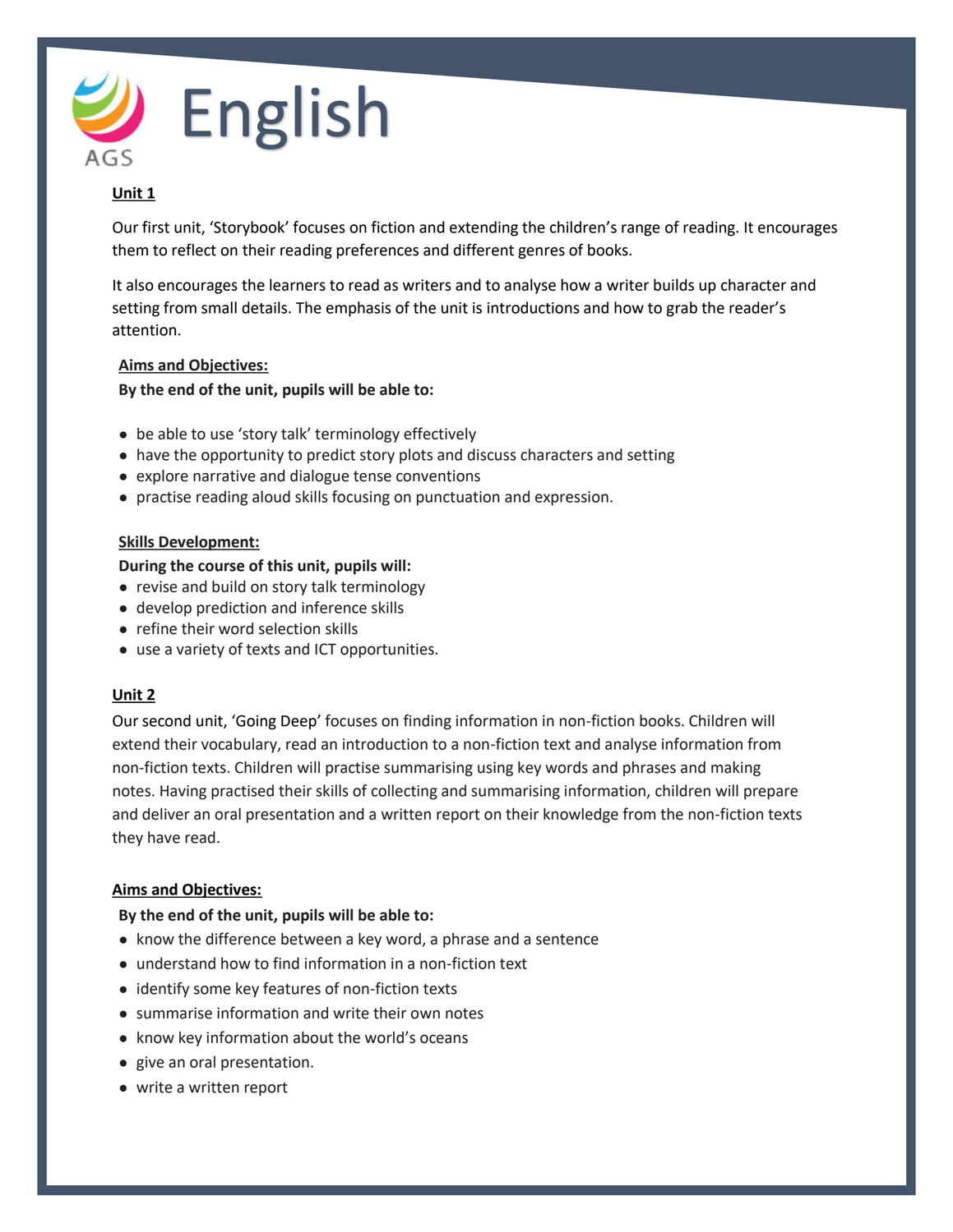#### **Skills Development:**

#### **During the course of this unit, pupils will:**

- develop an understanding of new vocabulary
- read non-fiction texts for understanding
- identify and use key words and phrases
- write sentences from key words and phrases
- research and present information.

## **Unit 3**

Our third unit, 'Mind Pictures' focuses on creating mind pictures through imagery using different techniques. Children are introduced to different poetic forms in both historical and modern contexts and are encouraged to write their own poem focusing on descriptive words, rhyme and rhythm.

#### **Aims and Objectives:**

## **By the end of the unit, pupils will be able to:**

- differentiate between figurative and literal descriptions
- explore figurative techniques
- show awareness of rhythm, rhyme, repetition and alliteration
- develop planning and review techniques

#### **Skills Development:**

#### **During the course of this unit, pupils will:**

- use specific poetic terminology (poem, stanza, line, rhyme, rhythm, alliteration, repetition, figurative and literal)
- clap and identify simple rhythms
- read aloud focusing on with rhythm, pace and expression, using layout and punctuation as guides

#### **Assessment:**

The assessment of pupils' learning is always ongoing. Through verbal and written feedback, we provide pupils with support and advice in order to help them know and improve on their own next steps in the learning process in English.

During the term, pupils will complete independent pieces of writing, which we will use to assess a range of writing skills more generally. This provides us with feedback on how well your child is attaining relative to grade and curriculum expectations. Formatively, it provides feedback that will help us identify the next steps in writing for your child.

At the end of the year, pupils will complete a curriculum based assessment: Cambridge Progression Test and a standardized based assessment: GL Assessment - Progress Test in English.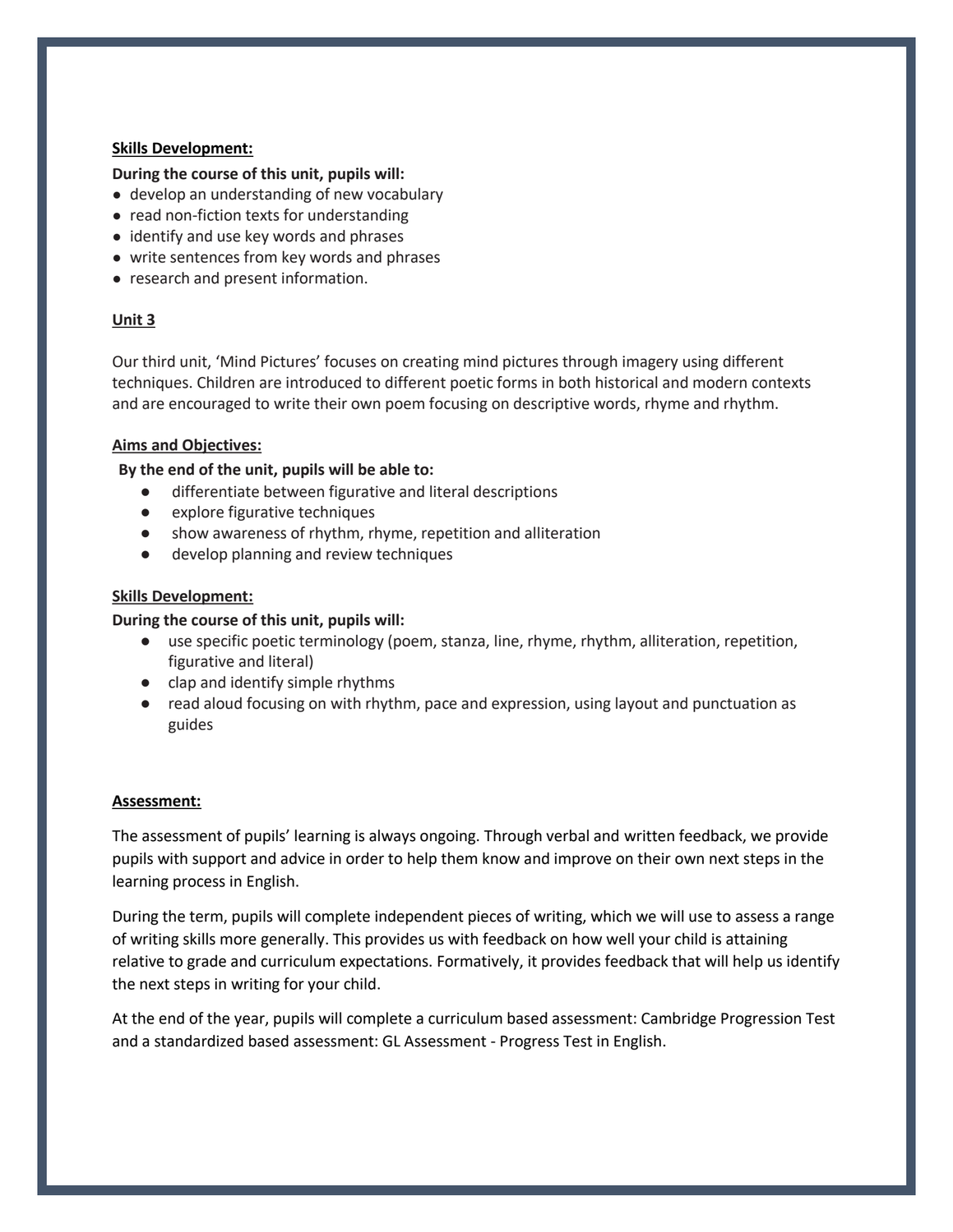#### **Support at home:**

Research indicates that reading is a very strong determiner of how well your child will achieve in all areas of learning and we wish to foster a wonderful reading culture in our school. There is also a strong correlation between achievement and the number of books in your home. To help your child at home, please read with them daily. This can mean reading aloud to your child as well as listening to your child reading aloud to you. Reading can also take many forms; it might be reading signs when out and about, reading online material, games, magazines, subtitles on the television etc.

Please note the importance of 'Mother Tongue' – children's home and first language. It is crucial that children with English as an Additional Language continue to build their ability in their first language in order to support their learning of English and additional languages.

Children also need to learn their spellings (or sounds) daily and then continue to revise them after any spelling assessments or dictations to ensure they have embedded an ever increasing number of spelling rules or sounds. Remember, we are aiming for long term memory rather than short term performance.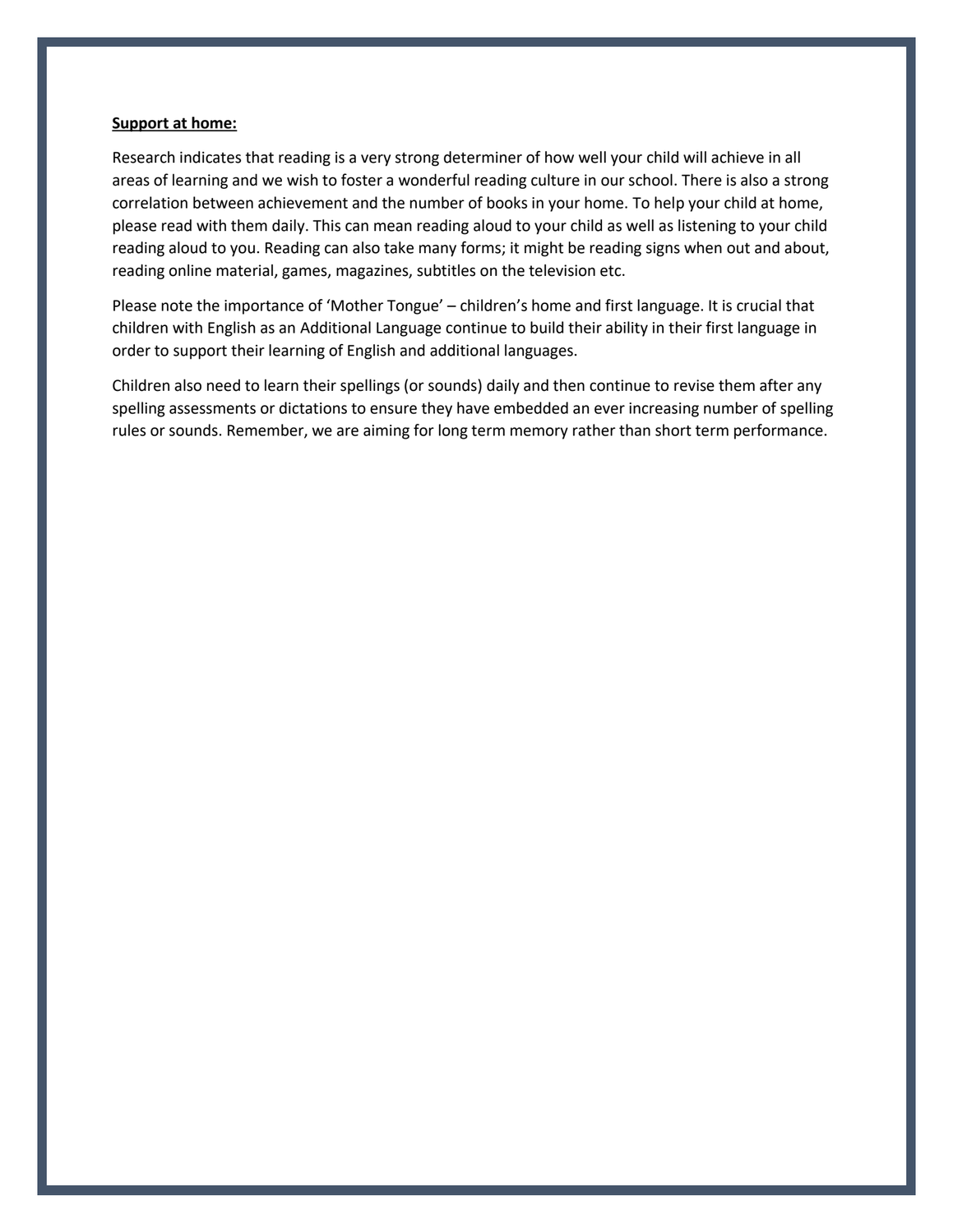

During the first term, Grade 4 will extend their knowledge of numbers and the number system, addition and subtraction, multiplication and division. An understanding of number and place value, number fluency and an ability to calculate accurately underpins all areas of Mathematics and will be taught for the majority of Term 1. For approximately the last four weeks of Term 1, students will work on measuring weight, time, area and perimeter as well as data handling and problem solving.

# **Unit 1**

# **Learning Objectives:**

# **Numbers and the number system**

- Know the value according to where a digit is in a number, for example, units, tens, hundreds, etc.
- Order, compare and round numbers as they extend their knowledge of the number system.
- Read and write numbers to 10,000 and understand the value of each digit.
- Use marked and unmarked number lines to show the relative positions of numbers
- Compare pairs of numbers using the notation  $\lt$ ,  $>$  or  $=$ .
- Multiply and divide whole numbers by 10 and begin to multiply and divide by 100.

# **Addition and subtraction**:

- Add three or four small numbers by finding pairs that equal 10 or 20.
- Add any pair of two-digit numbers
- Know methods for subtracting any pair of two-digit numbers.
- Add and subtract pairs of three-digit numbers.
- Subtract two-digit numbers from three-digit numbers.

# **Multiplication and division**:

- Recall multiplication facts and obtain the related division fact.
- Find out strategies for doubling numbers
- Multiply a two-digit number by a single digit, recognising that there are different methods available to them.
- Apply knowledge of multiplication and division to solve problems.

# **Support at home**

The mathematics work your child is doing at school may look very different from the work you remember. This is because learners are encouraged to work mentally where possible, using personal jottings to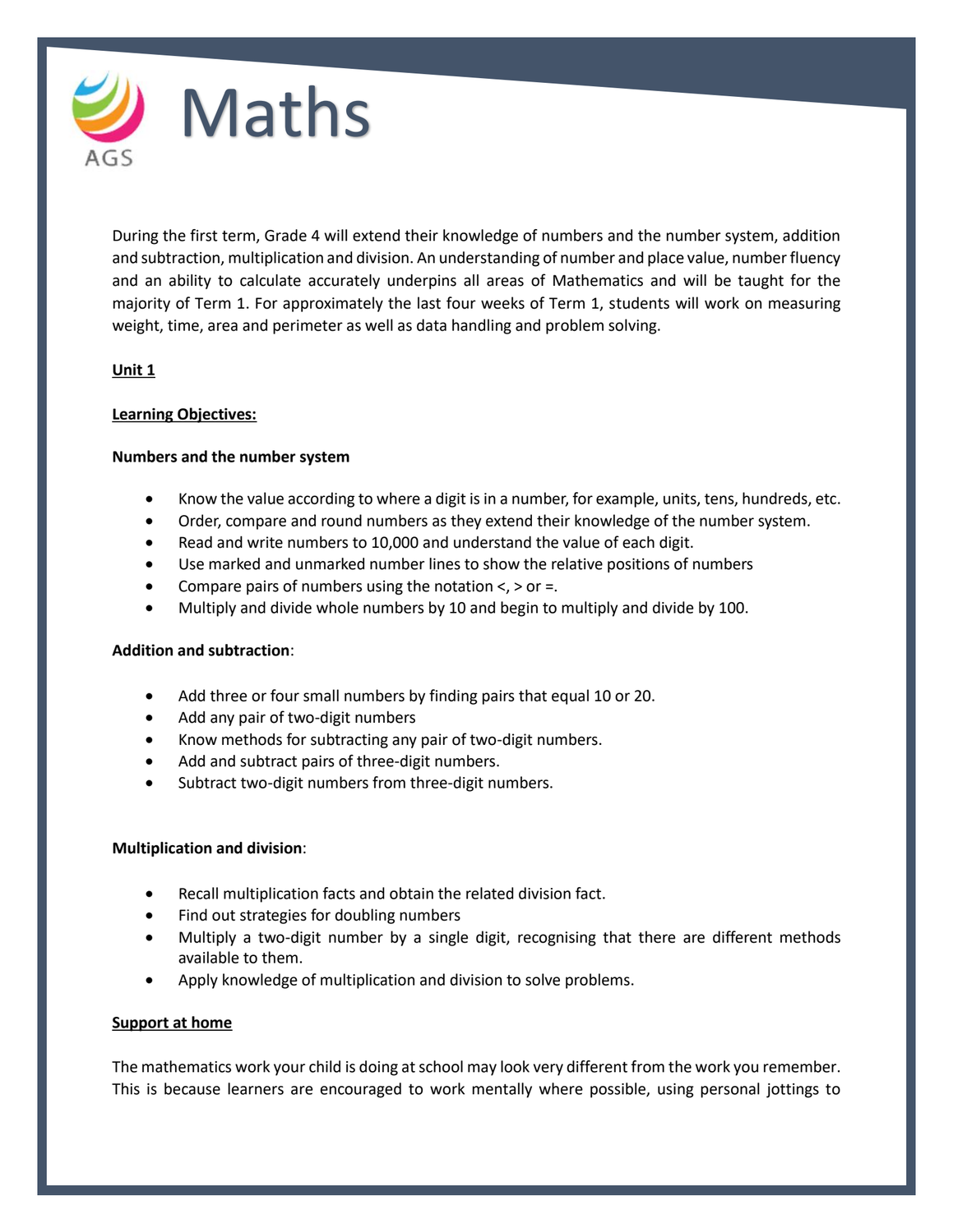support their thinking. Ask them which number facts they are learning and try to practise these for a few minutes each day, using a range of vocabulary.

## *Three-digit dice game*

- Roll three dice, or roll a single dice three times.
- Make a three-digit number from the dice scores. For example, if you roll 2, 4 and 6 you could make 462. Work with your child to find out how many different three-digit numbers you can make.
- Ask your child to put the numbers in order, starting with the smallest.
- Ask your child to round each three-digit number to the nearest multiple of 10 (for 462, this is 460), or the nearest multiple of 100 (for 462, this is 500).

## *Times tables*

Practise the 3, 4 and 5 times tables. Say them forwards and backwards. Ask questions such as:

- What are seven fours?
- What is 45 divided by 5?
- How many threes are there in 24?

# **Unit 2**

# **Learning Objectives:**

# **Weight**:

- Choose and use the correct abbreviations g (gram) and kg (kilogram) when estimating, measuring and recording weight.
- Know the meaning of 'kilo'. They will learn how to interpret the scale on different weighing equipment and record readings accurately.

#### **Time**:

- Learn to read and tell the time on digital and analogue clocks, using am, pm and 12-hour clock notation.
- Use timetables to solve problems and learn methods for calculating time intervals.

# **Area and perimeter**:

- Measure area in square units
- Find the area of shapes by counting squares.
- Measure perimeter by adding up distances around a shape.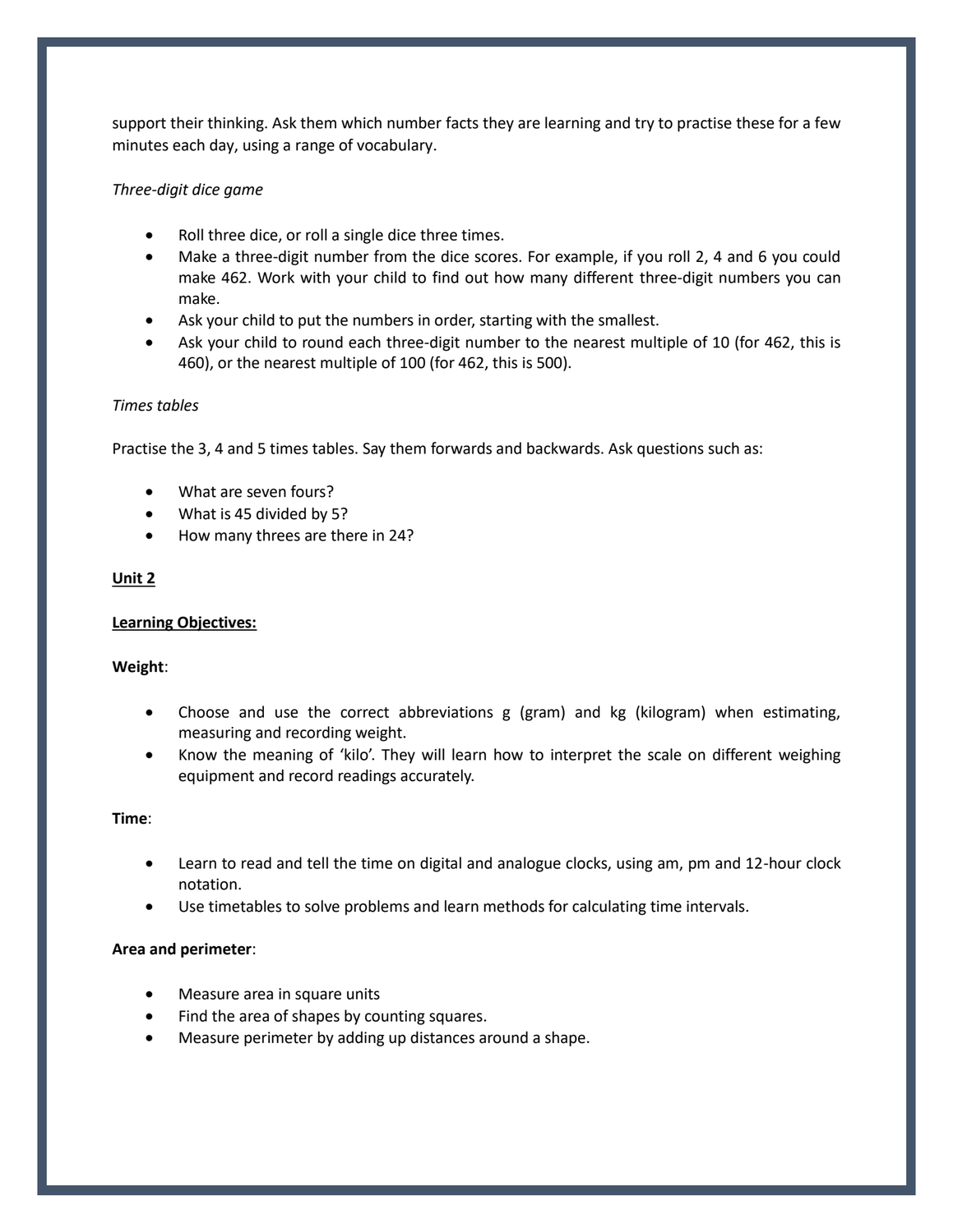#### **Support at home**

Show your child the weight measurements written on whole packets of food at home or whilst shopping. Let them hold the packets to experience what that weight feels like. They could take some packaging that is labelled with the weight into school to show to their class.

- Include your child in cooking activities at home that involve weighing ingredients.
- Look at local bus or train timetables with your child. Plan a real or imaginary trip with the timetables.
- If you have square tiles on a floor or wall surface, help your child to count the squares to work out the area in square tiles. Estimate together, without measuring, how many of those tiles would be needed to cover a different wall or floor.

## **Unit 3**

## **Learning Objectives:**

# **Tally charts, bar charts and pictograms**:

- Collect and organise information to answer their own questions.
- Present and interpret data in tally charts and bar charts.
- Draw and interpret pictograms.
- Compare the effect of using different scales on graphs.

# **Carroll and Venn diagrams**:

- Sort 2D shapes using a Carroll diagram.
- Use Venn diagrams to sort items using three criteria.

# **Support at home**

Ask your child what questions they are investigating and what data they have been collecting in class. You might be able to carry out a similar investigation at home and encourage your child to share their results at school. Possible investigations could be about the number and types of vehicles or wildlife in the local area.

- Talk with your child about any graphs or charts you see in magazines, newspapers or online. Discuss the way each graph is presented, including the title and the scale. Discuss why you think the graph has been included in the article, advertisement or web page.
- Include your child in organising and sorting objects in your home. This could include putting away toys or arranging shopping in kitchen cupboards.
- Take a selection of objects and sort them into piles, for example according to colour or material, without saying what your rule is for sorting the objects. Ask your child to guess your rule.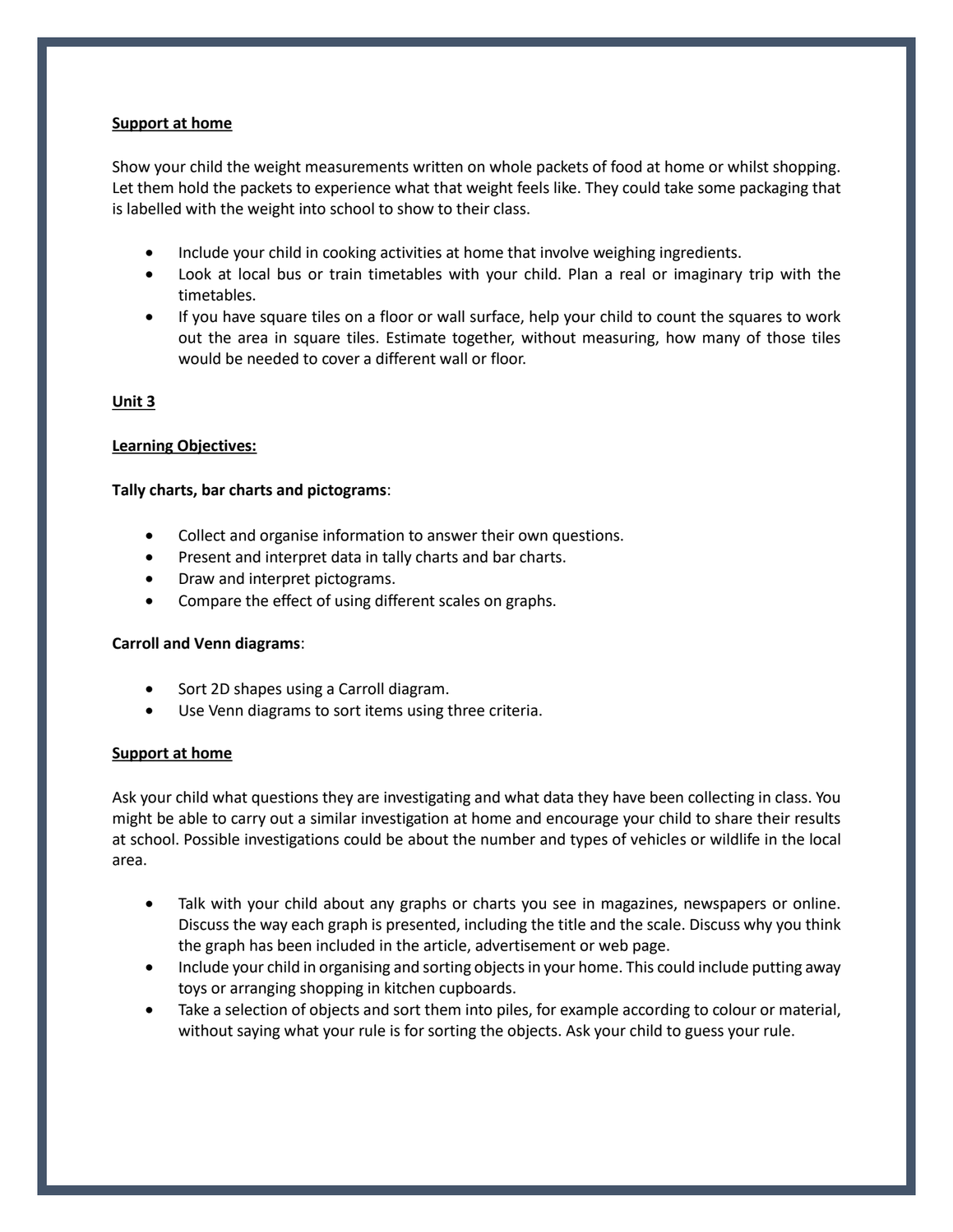#### **Assessment**

The assessment of pupils' learning is always ongoing. Through verbal and written feedback, we provide pupils with support and advice in order to help them know and improve on their own next steps in the learning process in Maths.

At the end of every unit, pupils will be assessed against the learning objectives for that unit. However, pupils will continue to be assessed against these objectives and particularly the objectives they are finding more difficult, throughout the year. Parents will be given feedback on objectives that need more practise at home, through the parent consultation and reporting cycle.

At the end of the year, pupils will complete a curriculum based assessment: Cambridge Progression Test and a standardized based assessment: GL Assessment - Progress Test in Maths.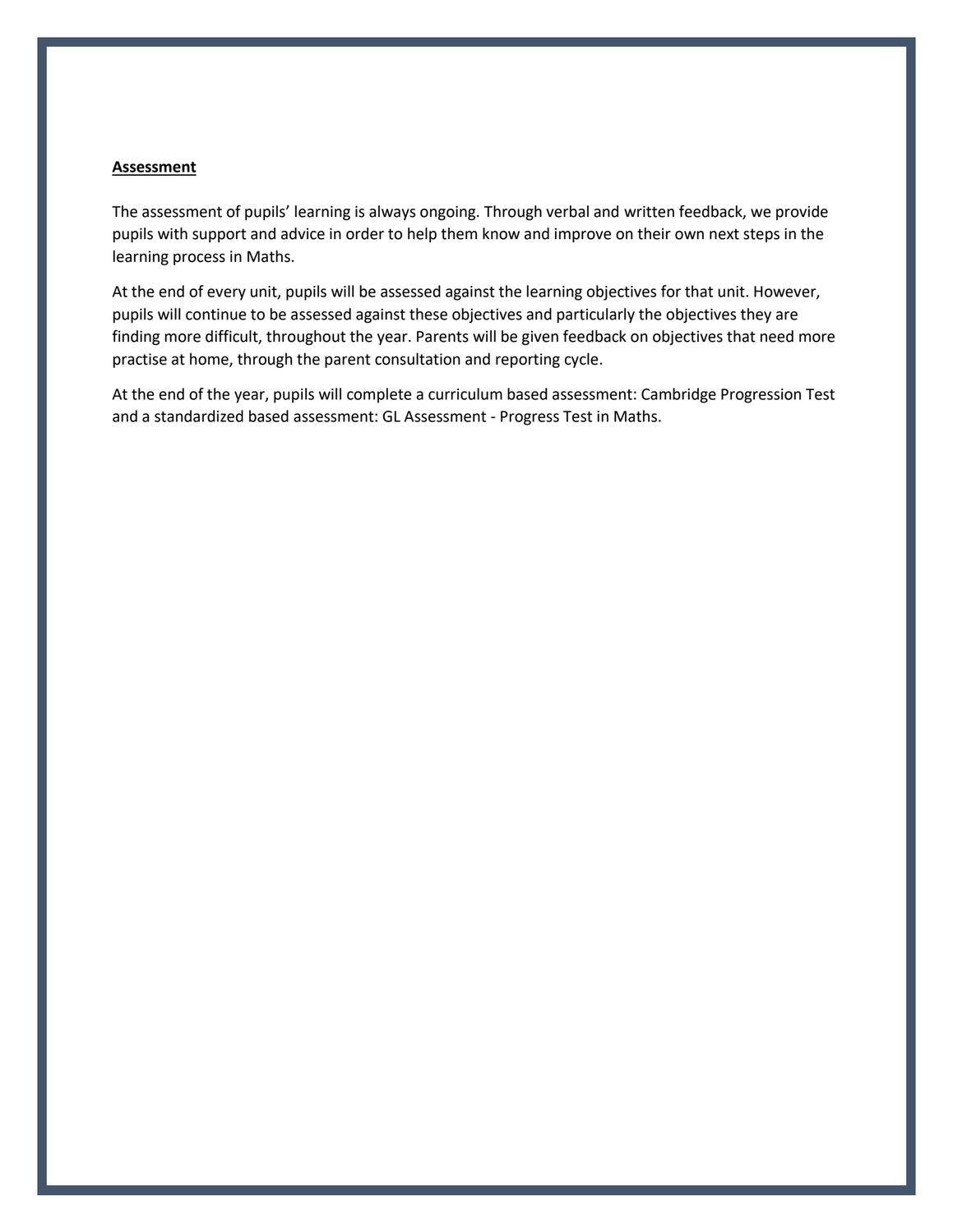

# **Unit 1**

The first unit, which will be taught over the first half term is called 'Humans and Animals'. This unit teaches the students about animal skeletons; how muscles help us to move; and drugs as medicines. The unit is separated into six topic areas.

**Topic 1** introduces the students to the concept that many animals have skeletons made of bone that support their bodies from the inside. This topic explains the role of the skeleton in growth.

## **Learning objectives**

- Know that humans and some animals have bony skeletons inside their bodies.
- Make relevant observations.
- Collect evidence.

In **Topic 2**, children explore further the idea that skeletons are made of bones of different shapes and sizes. Learners have the opportunity to familiarise themselves with the basic structure of the human skeleton and recognise bones of different shapes.

#### **Learning objectives**

- Observe that bones have different shapes and sizes.
- Understand that bones are joined together to form the skeleton.
- Link evidence to scientific knowledge and understanding in some contexts.

The key ideas explored in **Topic 3** are that skeletons allow us to grow and they also support and protect other body parts.

#### **Learning objectives**

- Know how skeletons grow as humans grow and support and protect the body.
- Identify simple trends and patterns in results and suggest explanations for some of these.

**Topic 4** focuses on the concept that muscles, which are joined to the bones of skeletons, act in antagonistic (opposite) pairs to allow us to move.

#### **Learning objectives**

- Know that animals with skeletons have muscles attached to the bones.
- Understand that muscles work in pairs to help us move.
- Know how a muscle has to contract (shorten) to make a bone move.
- Design a fair test and plan how to collect sufficient evidence.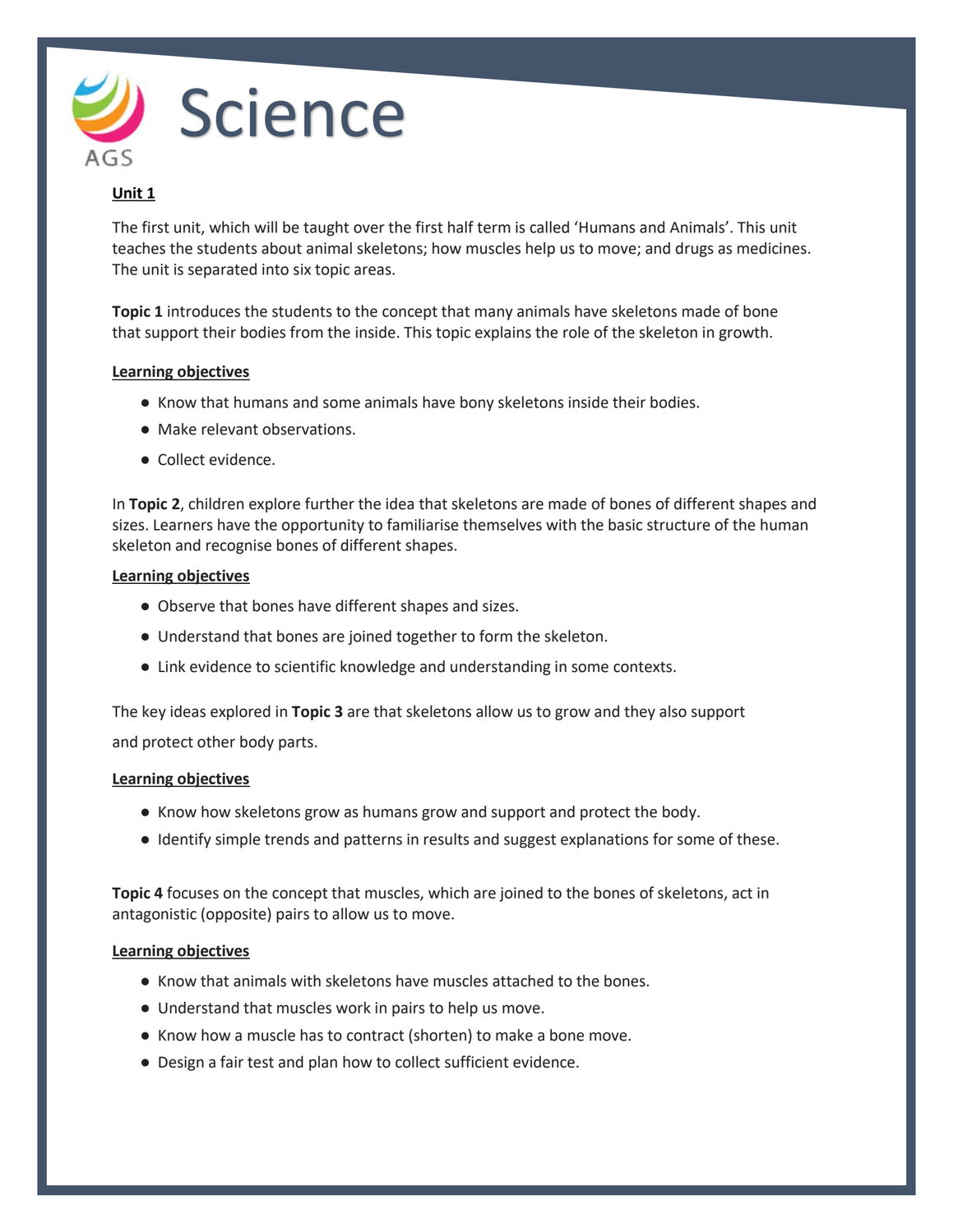In **Topic 5**, learners find out the difference between drugs and medicines, why we take medicines, and the various forms in which medicines are taken.

#### **Learning objectives**

- Explain the role of drugs as medicines.
- Understand that medicines prevent, cure or alleviate symptoms of illness.
- Identify ways in which medicines are taken.

In **Topic 6**, children find out the different ways in which medicines act to make us better. They write an information sheet on how to take medicines safely.

## **Learning objectives**

- Understand that medicines work by killing germs or by replacing missing substances in the body.
- Identify, and write about, safe ways to take medicines.

# **Support at home**

Understanding how to stay safe when using drugs as medicines is an important part of learning science. Talking to your child about the medicines that you have in your house and how you use them safely will deepen your child's understanding of their learning in the classroom.

# **Unit 2**

The second unit, which will be taught over the second half of the term is called 'Living Things and Environments'.

The unit is separated into four topic areas.

**Topic 1** uses birds to show that animals need food, air, water, space and warmth, and that they need a suitable habitat. It shows that different birds are suited to particular habitats.

Children are encouraged to think about how they would observe and record their observations of birds.

#### **Learning objectives**

- Investigate how different animals are found in different habitats and are suited to the environment in which they are found.
- Collect evidence from different contexts.
- Make relevant observations and comparisons in a variety of contexts.

**Topic 2** allows children to observe a snail and the habitat that suits it. It allows learners to design and carry out a simple experiment in which they can observe the choices made by snails about habitats.

# **Learning objectives**

- Investigate how different animals are found in different habitats and are suited to the environment in which they are found.
- Test an idea or prediction based on scientific knowledge and understanding.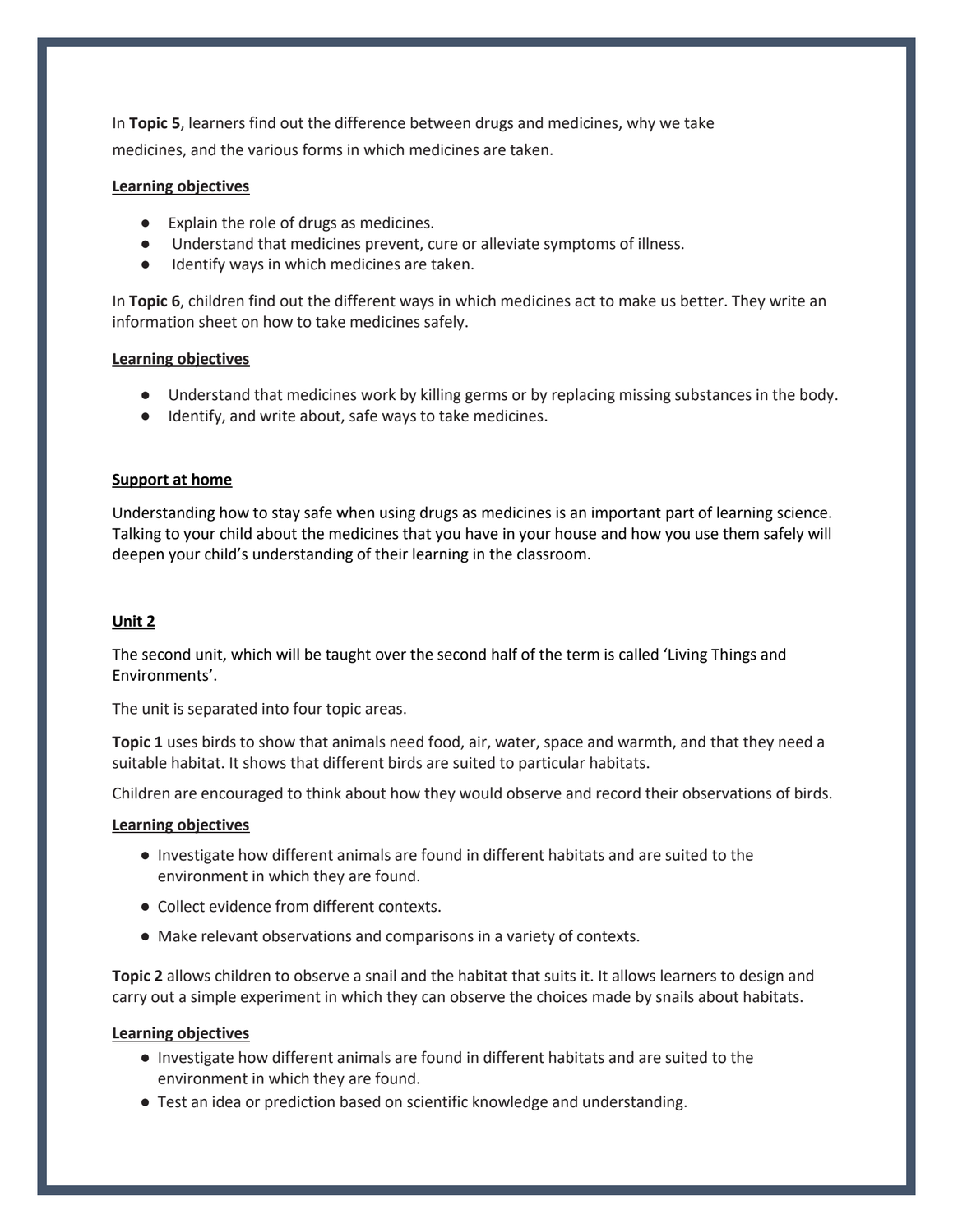- Design a fair test and plan how to collect sufficient evidence.
- Choose apparatus and decide what to measure.
- Explain what the evidence shows and whether it supports predictions.
- Communicate these clearly to others.
- Identify simple trends and patterns in results and suggest explanations for these.

**Topic 3** introduces the use of identification keys. It requires children to observe animals carefully and to think about questions that divide sets into two.

#### **Learning objectives**

- Use simple identification keys.
- Make relevant observations and comparisons in a variety of contexts.
- Link evidence to scientific knowledge and understanding in some contexts.

**Topic 4** gives children the opportunity to talk about the ways that people affect the environment. It begins with a description of harm caused by human activity. Children are then asked to think about how they can reduce this damage.

#### **Learning Objectives**

- Recognise ways that people affect the environment, for example, river pollution, recycling waste.
- Link evidence to scientific knowledge and understanding in some contexts.
- Present results in drawings, bar charts and tables.

#### **Support at home**

Discussing the issue of the impact of human activity on the environment is an important part of your child's learning. Reading and watching news articles on the topic will bring the issue to life for your child. Discussing your own household's impact on the environment is useful in helping your child to reflect upon their own impact as consumers.

#### **Assessment**

The students will complete a unit assessment at the end of each unit, which will assess the students learning against the objectives.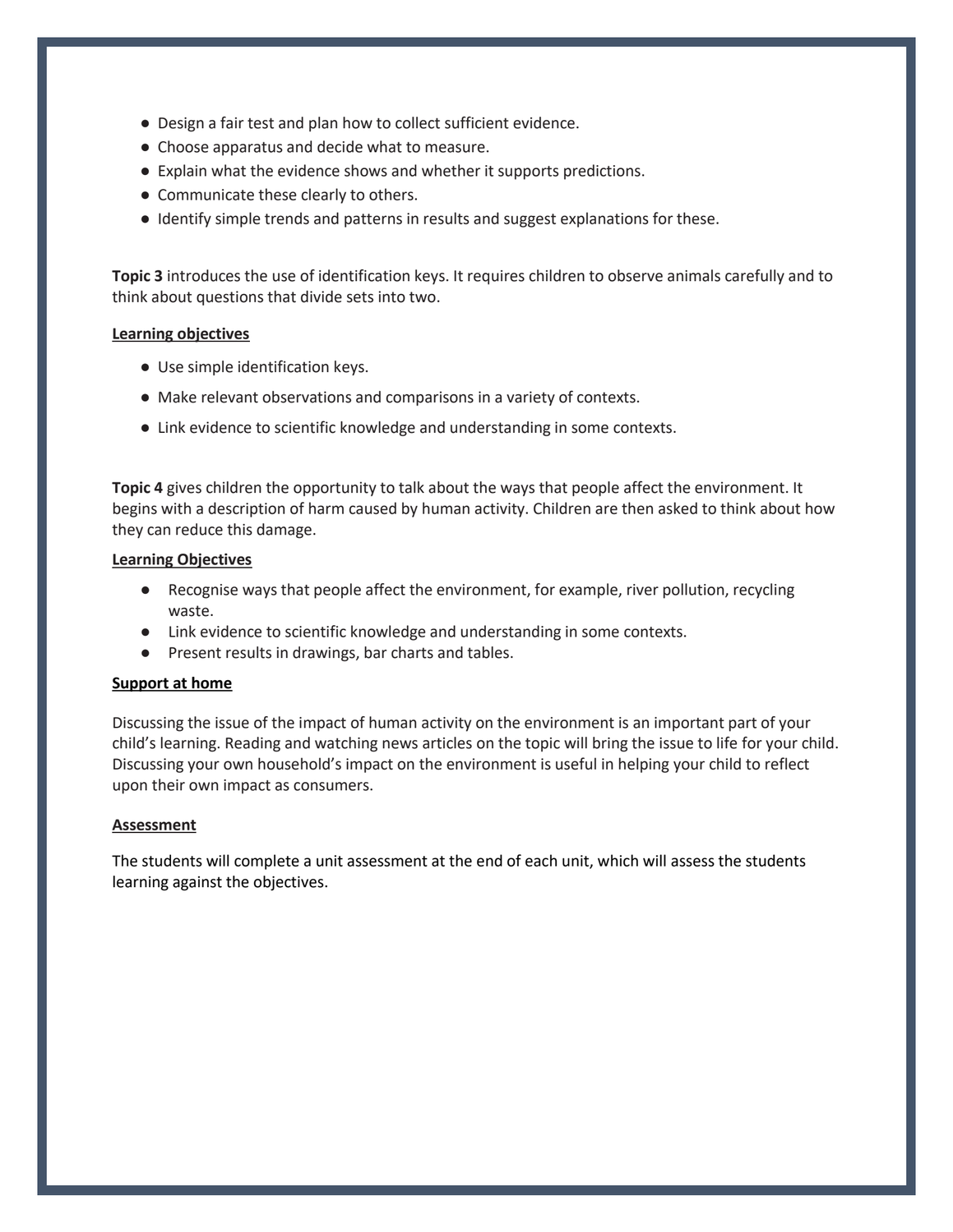

During the first term, Grade 4 are learning about Explorers and Adventurers. Students will be exposed to new places in the world and discover new things that they didn't know existed. So much of what we know today about our world is because we have been explorers in the past. Students will have the opportunity to meet different explorers, visit a local museum and explore the area immediately surrounding the school.

The International Primary Curriculum has links to other subjects however the learning objectives focus on the Geography and History.

# **In Geography, students will:**

- Be able to use geographical terms.
- Be able to describe the main geographical features of the area immediately surrounding the school.
- Be able to make simple maps and plans of familiar locations.
- Be able to use maps at a variety of scales to locate the position and geographical features of particular localities.
- Be able to use secondary sources to obtain geographical information.
- Be able to express views on features of an environment and the way it is being harmed or improved.
- Be able to communicate their geographical knowledge and understanding to ask and answer questions about geographical and environmental features.

#### **In History, students will:**

- Be able to give some reasons for particular events and changes.
- Be able to gather information from simple sources.

Knowledge will be learnt and skills and understanding developed through different projects including:

- Rivers
- Mountains
- Vikings

#### **Support at home**

International students are by nature already explorers and adventurers by living in a country that is not their home, but rather their host country. Combine this with their generation's access to the internet, they are more exposed to the world than some of their peers and other generations.

Students should: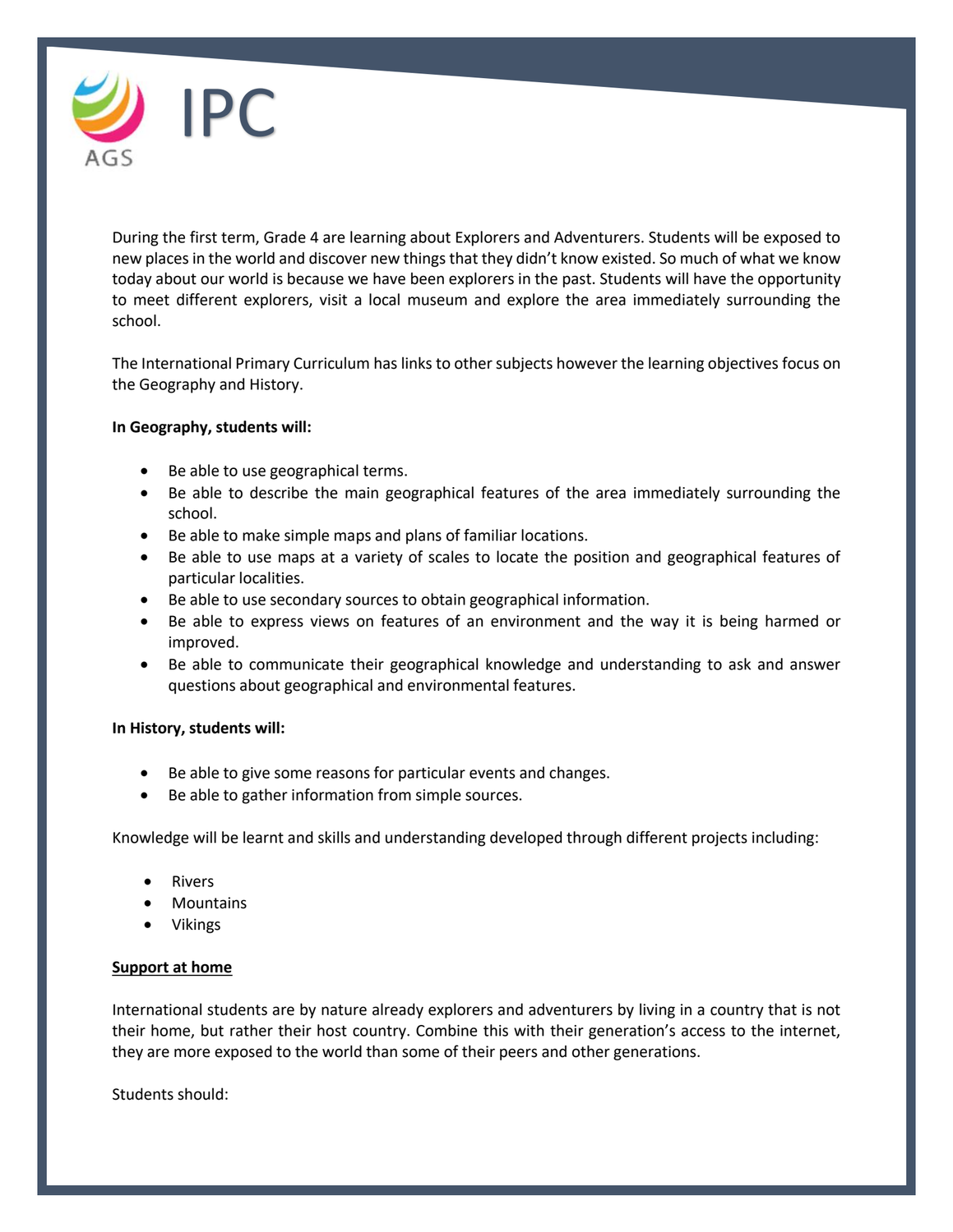- Keep a diary of their travels
- Prepare a scrap book with maps and pictures of their travels.
- Read about different countries from books and on the internet.
- Keep up to date with current affairs<https://www.bbc.co.uk/newsround>

# **Assessment**

There will be no tests however the assessment of students' learning will be on-going in lessons. Knowledge will be assessed through oral and written quizzes, skills measured through observations and selfassessment and written and oral feedback on students' journals and presentations will be given to develop their understanding.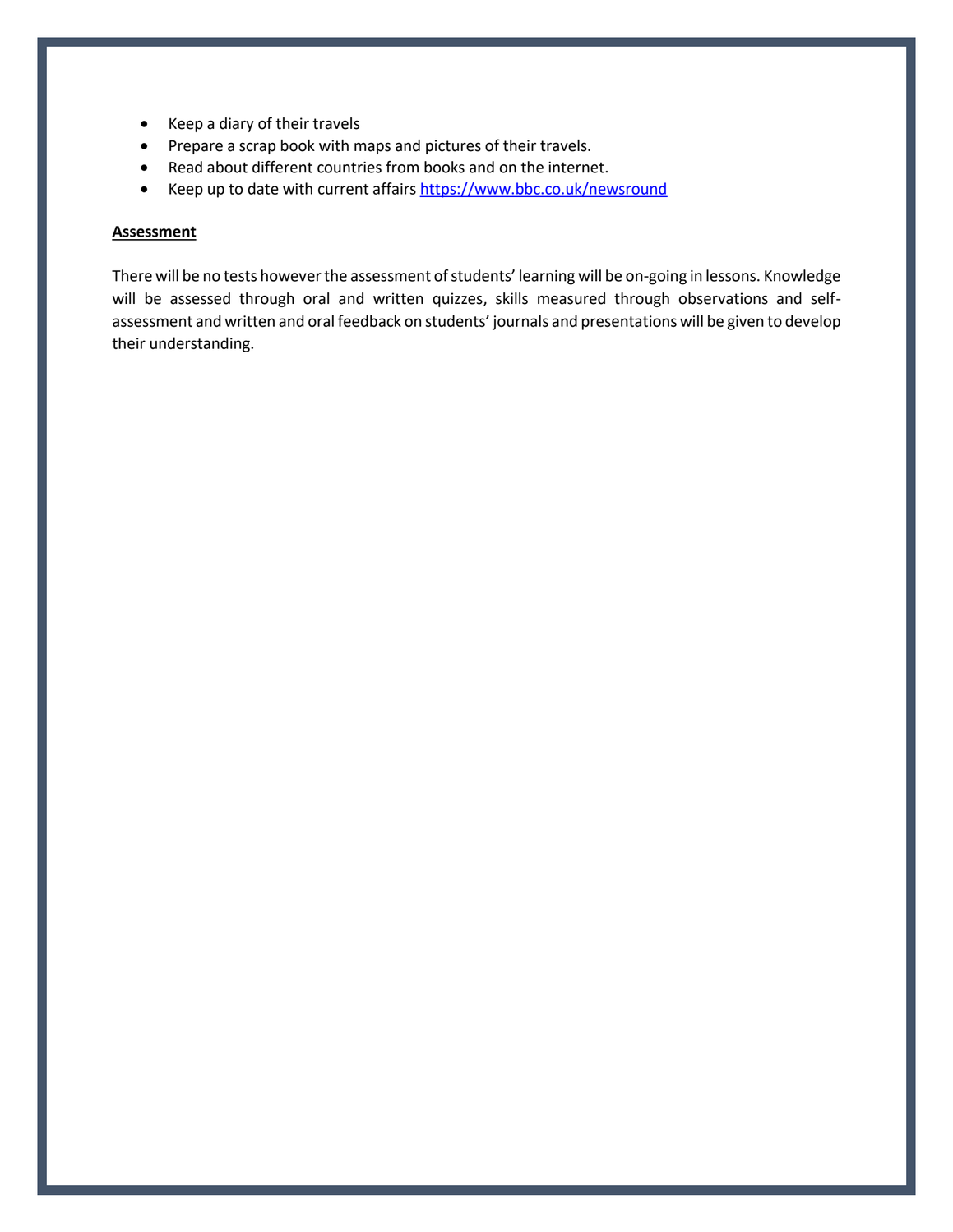

This term the students of Grade 4 will commence a new IPC Topic 'Explorers and Adventurers'. They will focus on explorers who have combined their travels with an art form such as Margaret Mee who combined botanical art with travelling in the Amazon.

# **Aims and Objectives:**

**By the end of the unit, students will be able to:**

- Use art as a means of self-expression.
- Choose materials and techniques which are appropriate for their task.
- Explain their own work in terms of what they have done and why.
- Talk about works of art, giving reasons for their opinions.

## **Research activity**

- Firstly, student will conduct to work in pairs, though they could work individually on this task of they prefer in order to make an extensive research about Margaret Mee and to find out about her travels and look at some of her flowers paintings.
- They should choose one of her paintings that they particularly like and they try to imitate it using the same Margaret Mee technique of drawing and painting.

#### **Assessment**

After taking the students outside to make observational sketches of different flowering plants in the environment, they will be asked to draw and paint a flowering plant in a detailed style similar to Margaret Mee's flower paintings.

#### **Support at home**

To help your child enrich their artistic lives at home, you can support by creating more artistic activities with your child and encourage them to practice the techniques they are learning in the lessons in order to maximize the quality of their skills.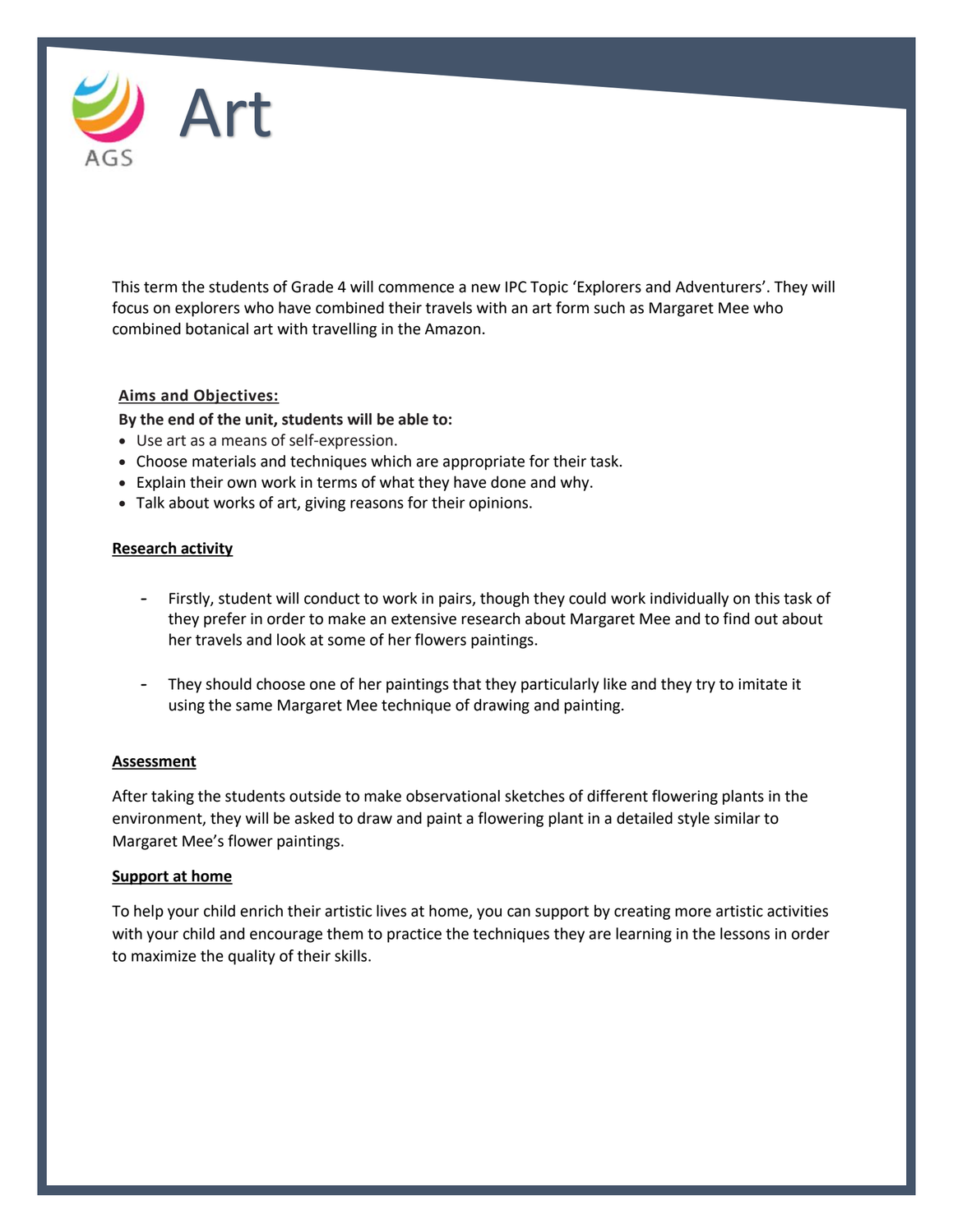

This term in Drama, Grade 4 students will be working on 'Elements of drama/key acting principles' and 'Fables & Morals'.

# **Unit 1**

# **Elements of Drama/Key acting principles:**

Students will learn:

- The importance of 'FREEZE' in drama and the drama studio rules as a performer and audience member.
- Tableaux/Freeze frames
- Facial expression/body language to create character
- The 3 principles of blocking and how to apply these to their performances. Students will spend time rehearsing and demonstrating these skills in various short performances in groups.
- How to create a story which is clear to understand to an audience focusing on clear structures, beginning/middle/end.
- The use of narration
- To begin building their confidence through consistent short performances to the class.

# **Unit 2**

#### **Fables and Morals:**

Students will learn:

- What a fable is.
- What a moral is.
- A variety of short fables and discuss the lessons learnt/meanings of each and be able to give other examples of these lessons being applied in real life.
- To read stories in small groups or to the class and concentrate on their vocalization.
- To re-create and adapt stories in groups, in order to perform short skits based on the fables learnt to an audience.
- Using the elements of drama previously learnt and being able to apply these to their fable topic.
- To begin forming innovative characters which add to their story appropriately.

The aim for term 1 is to develop initial confidence and ensure all students within the class begin to feel more comfortable performing in front of one another, if not already. For those students in the class whose confidence is more prominent, these skills assist them with beginning to improve their performances skills further whilst sustaining their confidence.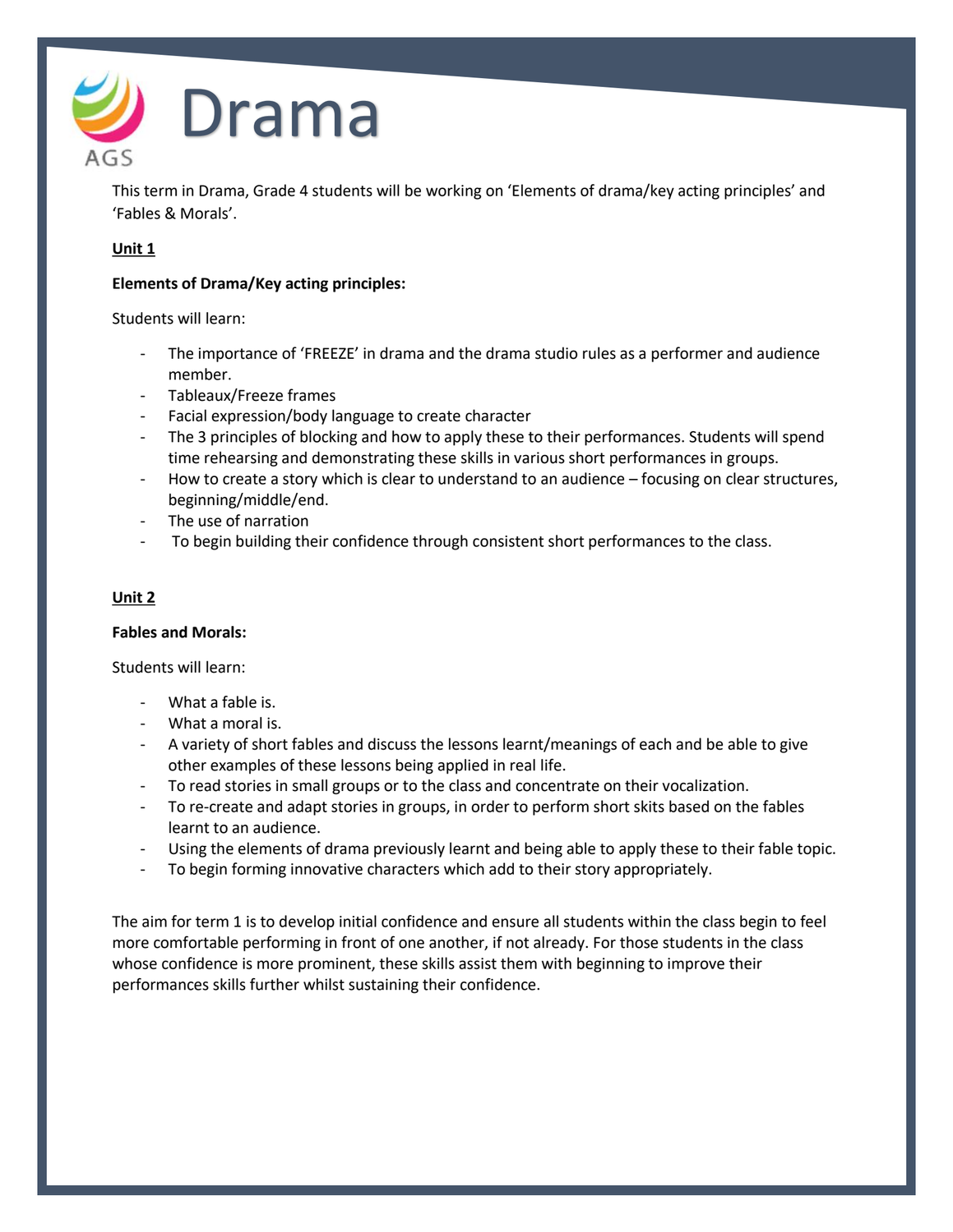

# **Keyboard Skills**

Students learn the scale using the solfege system. They sing and hand sign a variety of songs to learn this.

Grade 4 will develop keyboard skills using Twinkle, Twinkle Little Star and London Bridge.

## **Learning objectives**

- Participate in unison and part singing or playing
- Contribute to performances with mostly accurate timing and with increasingly accurate tuning, control, and expression.

#### **Support at home**

You can support your child by encouraging them to sing and play the songs that they have learnt in their music lesson and by singing the musical scale using do, re, mi.

If your child shows interest in the subject then investment in a piano keyboard would be excellent for them. The following website has a lot of songs to try:

[https://easymusicnotes.com/index.php?option=com\\_content&view=category&id=145:piano-level-](https://easymusicnotes.com/index.php?option=com_content&view=category&id=145:piano-level-1&Itemid=155&layout=default)[1&Itemid=155&layout=default](https://easymusicnotes.com/index.php?option=com_content&view=category&id=145:piano-level-1&Itemid=155&layout=default)

Listen to a variety of music at home, perhaps exploring composers such as Vivaldi, Mozart, Beethoven, Stravinsky

#### **Assessment**

Students are assessed each week by the teacher according to how well they can sing as part of a group and whether they are singing in tune and in time.

They have an individual assessment on how accurately they can play Twinkle, Twinkle Little Star on the keyboard.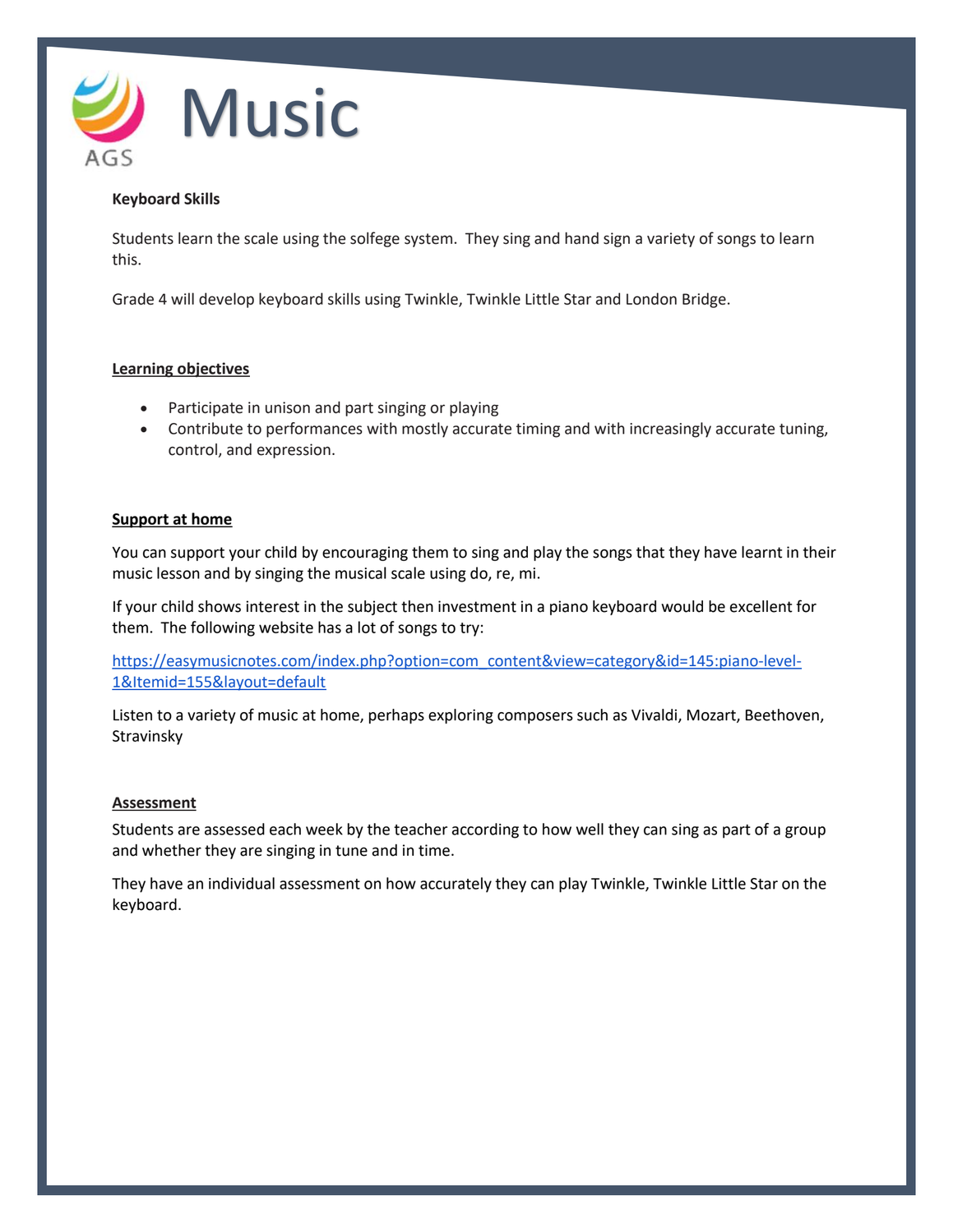

The Scheme of Work followed for French is that provided by the Primary French Project, which has been devised by the Institut Français https://www.institut-francais.org.uk/.

## **Module 1**

This module will be taught over the first half-term and focuses on the following broad themes:

- Introducing oneself and greetings
- Saying your name and asking others their name
- Classroom language
- Locating France on a map and locating Paris on a map of France
- Numbers 1-24 in French

**Topic 1** introduces the students to greetings in French.

#### **Learning objectives**

- Learn how to greet my teacher and other adults
- Learn how to greet my friends
- Learn how to say goodbye

**Topic 2** introduces students to giving their name and to asking others what their name is. **Learning objective**

● Learn how to ask someone for his or her name and be able to tell them my name

**Topic 3** introduces children to language they may hear in the classroom and to which they will be expected to be able to respond.

#### **Learning objective**

● Learn vocabulary which is used in the classroom

**Topic 4** aims to give the students some contextual understanding of the language they are studying by introducing them to locating France on a map of Europe and Paris on a map of France.

#### **Learning objectives**

- Learn where France is located
- Learn where Paris is located in France

**Topic 5** focuses on the children being able to use and understand numbers up to 24 in French. **Learning objectives**

- Learn to use numbers 0-24 in French
- Learn to understand numbers 0-24 in French

#### **Support at home**

In language learning, it is vital that children are given the chance to practise and review what they have learnt. Memorisation of vocabulary is key to building up a good base to enable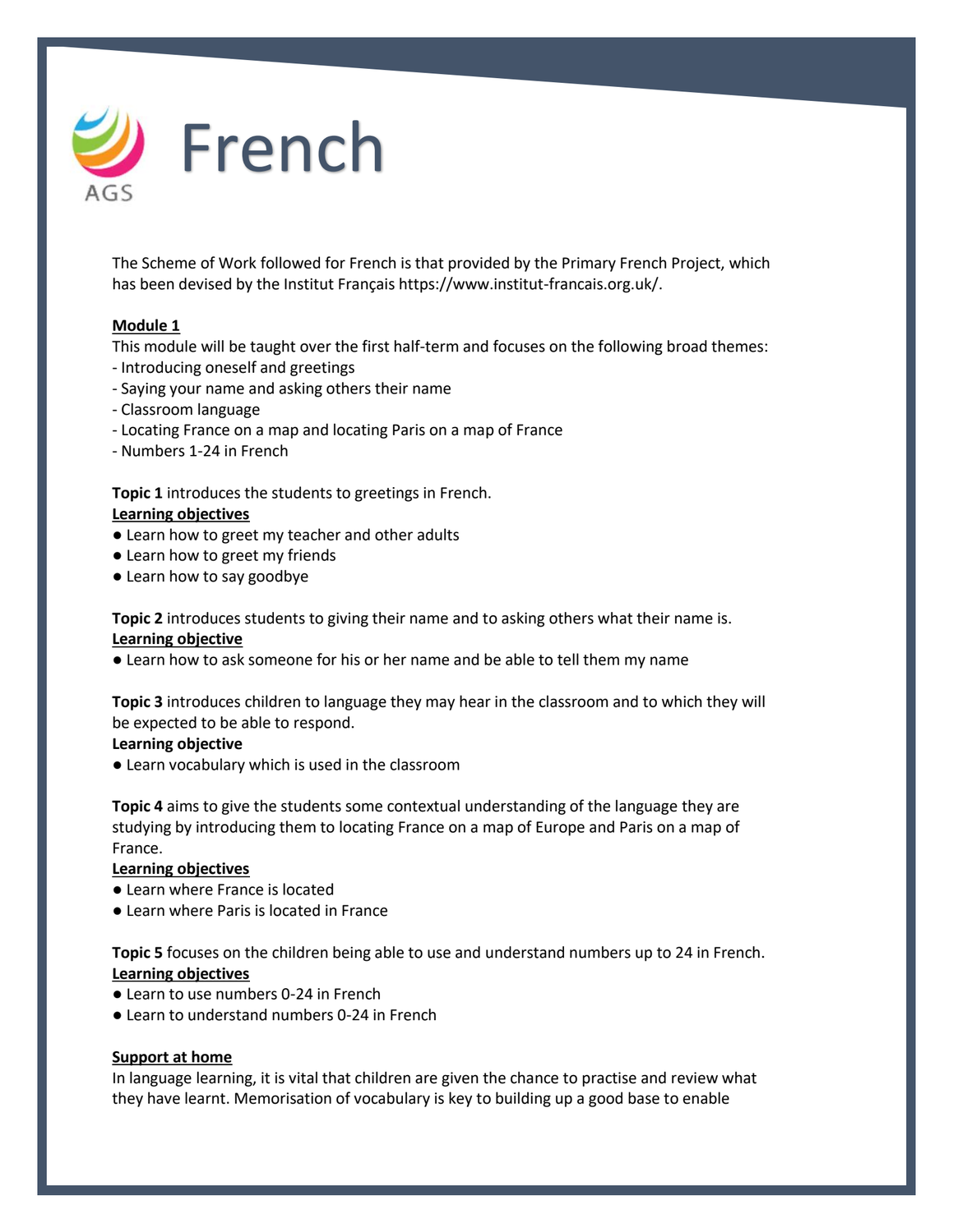effective recall and retrieval. To this end, at home, please speak to your child, testing them on the vocabulary they have learnt. This will help with improving their recall skills. There are similarly a number of applications for mobile devices which support the learning of languages and are presented in an interactive, child-friendly way. We would highly recommend using Quizlet and Memrise to support consolidating of vocabulary learning.

#### **Assessment**

The students will complete a unit assessment at the end of each unit, which will assess the students learning against the objectives.

#### **Module 2**

Module 2 will be taught over the second half-term and focuses on the following broad themes:

- Animals in the garden
- Revising of saying your name and asking others their name
- Saying your age and asking others their age
- Colours and adjectives

The unit is separated into four topic areas.

**Topic 1** teaches learners the names for some common animals and tests their ability to use and understand the question: qu'est-ce qu'il y a dans le jardin (what is there in the garden?) **Learning objectives**

- Learn to use and understand the question: qu'est-ce qu'il y a dans le jardin
- Learn to use and understand the names for common animals

**Topic 2** provides the opportunity for learners to revisit how to say what their name is and ask others for their name.

#### **Learning objectives**

- Revise how to say what your name is in French.
- Revise how to ask others what their name is in French.

**Topic 3** prepares students to say how old they are in French and ask others their age. **Learning objectives**

- Learn how to say how old I am in French
- Learn how to ask others their age in French
- Understand the responses of others

**Topic 4** introduces the children to basic colours in French and specifically the use of colours with nouns as adjectives.

#### **Learning objectives**

- Learn about adjectival placement and agreement in French
- Learn the vocabulary for basic colours in French
- Learn how to produce sentences in French using nouns and adjectives (colours)

#### **Assessment**

The students will complete a unit assessment at the end of each unit, which will assess the students learning against the objectives.